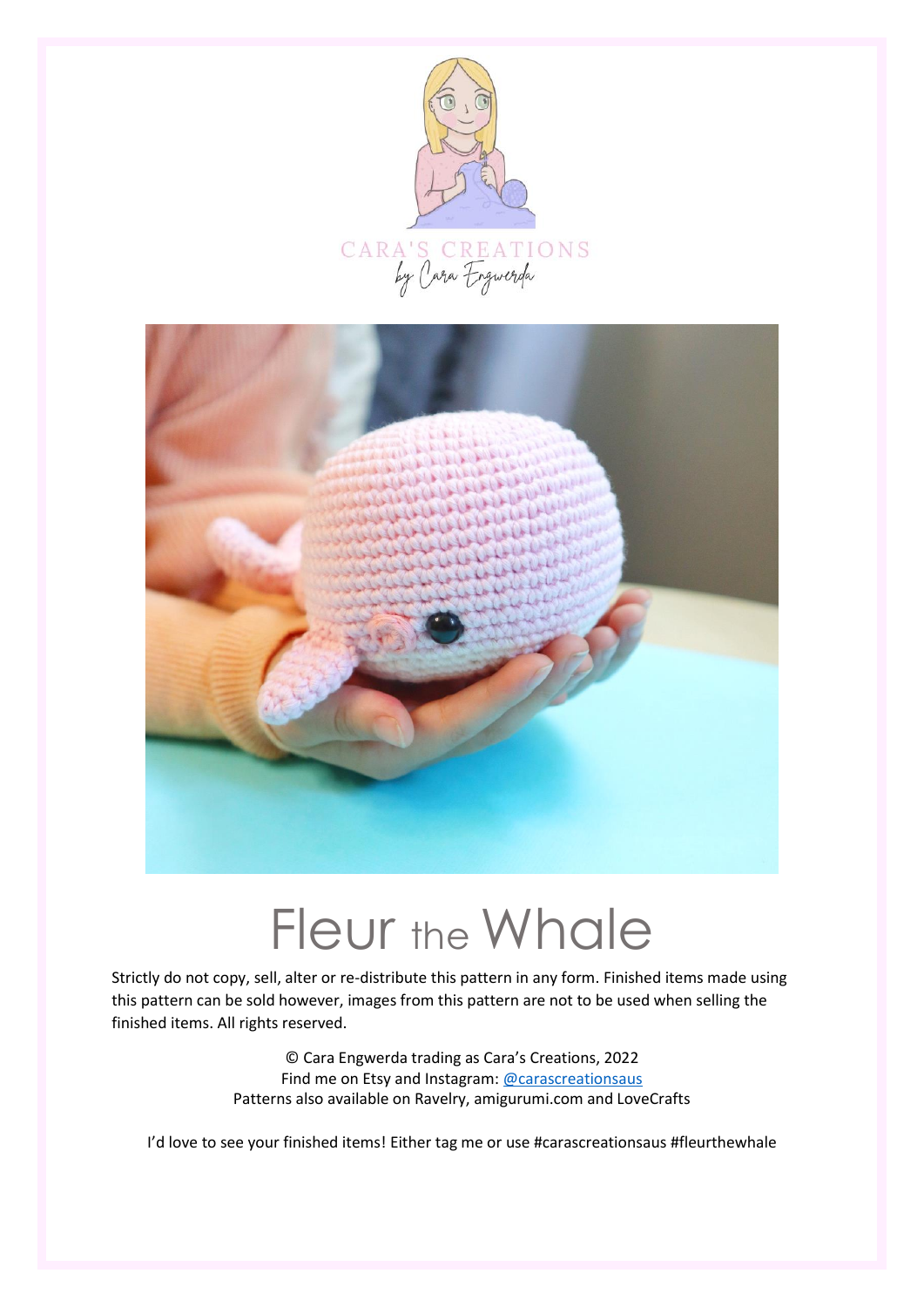*Fleur is a sweet, peaceful whale made using Hello Knitting Yarn (DK Cotton) available from Hobium Yarns. In my pattern designs, I am mindful of logical steps and simplifying designs where possible. There are only 4 pieces to make for this design (plus 2 cheeks)!*

*I hope you enjoy this cute little design, it was a pleasure to design another cute toy for the Hobium Yarns blog!*

# **Important info**:

### **Difficulty:** Intermediate, US terminology

### **Materials:**

- 2.5mm hook/C-2 (US)
- 8ply yarns/DK 50g PINK and SOFT PINK, a small amount of CORAL
- A pair of 9mm safety eyes
- **v** Scissors
- **v** Tapestry needle
- **v** Polyester toy stuffing
- **v** Stitch marker (optional)

### **Abbreviations:**

- $\bullet$  ch = chain
- $\n **MR** = magic ring$
- $\bullet$  sc = single crochet
- $\bullet$  inc = single crochet increase (2 sc in one stitch)
- $\bullet$  dec = single crochet decrease (sc 2 together)
- $\bullet$  sl st = slip stitch
- $\bullet$  (..) = repeat the space in brackets the given number of times
- $\bullet$  [..] = total number of stitches

#### **Notes**:

- Amigurumi is usually stitched in the round and a yarn with no stretch is best.
- When changing colour, pull through the new colour on the stitch before you need it. This will ensure that you have the correct colour yarn on the hook for the upcoming stitch.
- Generally, the hook you use for amigurumi will be a smaller than for other crochet as you want the stitches tight.
- Your tension, yarn thickness and hook size used will affect the size of your finished item. My Fleur is approx. 15cm long, 14cm wide x 7cm tall.
- I've used Hello Knitting Yarn (DK Cotton) in the following colours:
	- $\circ$  PINK = Light Pink 101
	- o SOFT PINK = Baby Pink 109
	- $O$  CORAL = Light Powder 161
- I have used safety eyes but you may choose to embroider. Please ensure that there are no loose fittings.

*Find the yarn on Hobium Yarns, [here](https://www.hobiumyarns.com/urun/detay/hello-knitting-yarn-vermilion-108?_sgm_campaign=scn_984dad05cc000&_sgm_source=62827&_sgm_action=click)*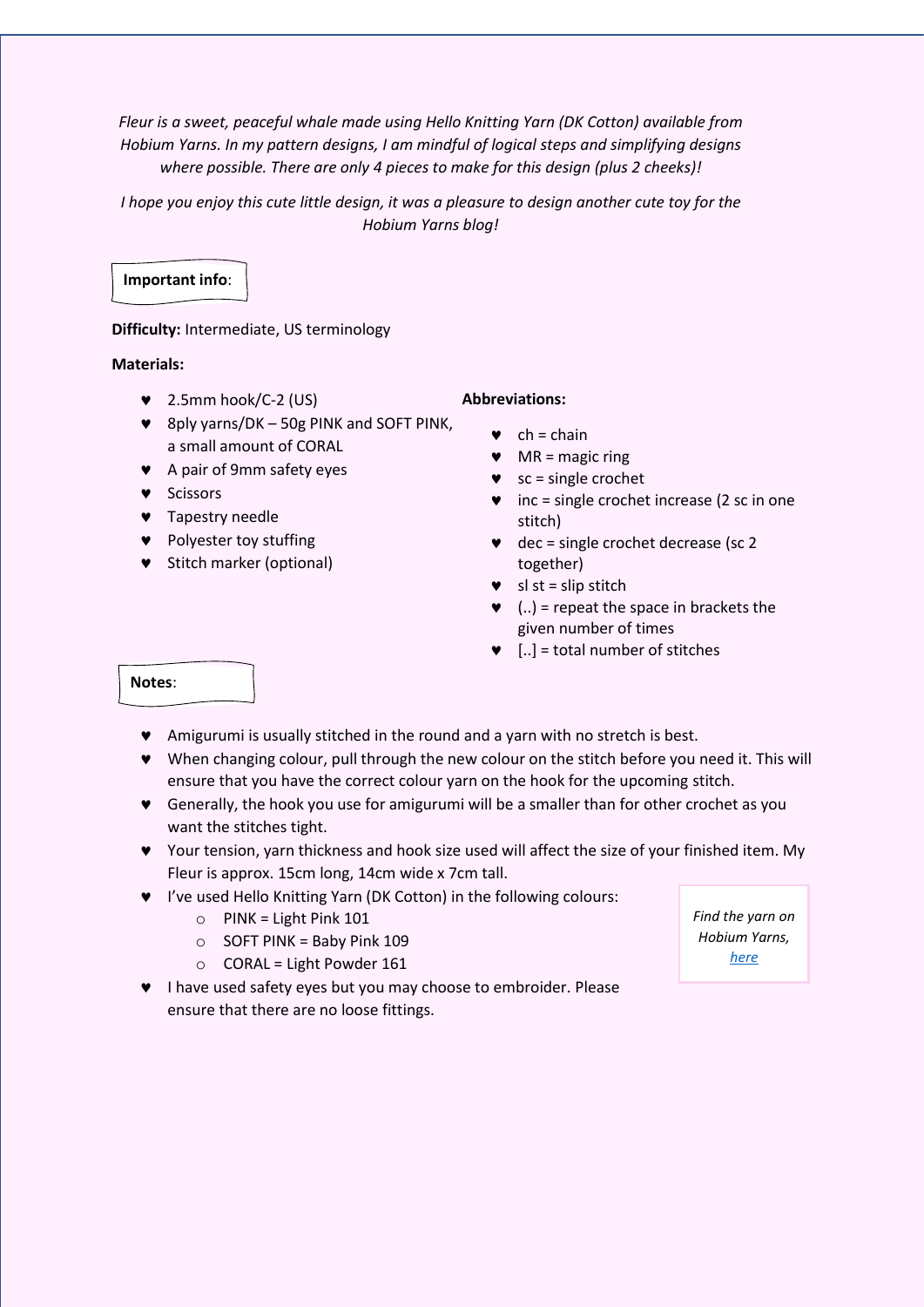# **Pattern**

### **Body** (PINK):

| 1)       | 8 sc in MR                                  | [8]    |
|----------|---------------------------------------------|--------|
| 2)       | inc $\times 8$                              | $[16]$ |
| 3)       | $(sc, inc) \times 8$                        | $[24]$ |
| 4)       | $(\text{sc} \times 2, \text{inc}) \times 8$ | $[32]$ |
| 5)       | $(\text{sc} \times 3, \text{inc}) \times 8$ | $[40]$ |
| 6)       | $(\text{sc } x 4, \text{inc}) x 8$          | [48]   |
| 7)       | (sc x 5, inc) x 8                           | $[56]$ |
| 8)       | (sc x 6, inc) x 8                           | [64]   |
| $9 - 20$ | sc x 64                                     | [64]   |
|          |                                             |        |

Change to SOFT PINK.

| 21) | sc x 64                                     | $[64]$ |
|-----|---------------------------------------------|--------|
| 22) | $(\text{sc} \times 6, \text{dec}) \times 8$ | [56]   |

Insert safety eyes between rounds 19-20, 19 stitches apart.

| 23) | $(\text{sc} \times 5, \text{dec}) \times 8$ | [48]                          |
|-----|---------------------------------------------|-------------------------------|
| 24) | $(\text{sc} \times 4, \text{dec}) \times 8$ | [40]                          |
| 25) | (sc x 3, dec) x 8                           | $\left\lceil 32 \right\rceil$ |

Stuff the body and continue stuffing until you fasten off.

| 26) | $(\text{sc} \times 2, \text{dec}) \times 8$ | $[24]$ |
|-----|---------------------------------------------|--------|
| 27) | $(sc, dec) \times 8$                        | $[16]$ |
| 28) | $dec \times 8$                              | [8]    |
| 29) | $dec \times 4$                              | [4]    |

Fasten off, weave tail through final round and pull to close. Weave end.

### **Tail** (PINK):

You will make 2 tail fins and join at round 10.<br>1) Cas in MP

| 1)     | 6 sc in MR                                  | [6]    |
|--------|---------------------------------------------|--------|
| 2)     | inc $x_6$                                   | $[12]$ |
| 3)     | (sc x 2, inc) x 4                           | $[16]$ |
| 4)     | $(\text{sc } x 7, \text{inc}) x 2$          | $[18]$ |
| $5-7)$ | $sc \times 18$                              | $[18]$ |
| 8)     | $(sc, dec) \times 6$                        | $[12]$ |
| 9)     | $(\text{sc} \times 4, \text{dec}) \times 2$ | $[10]$ |
|        |                                             |        |

Fasten off the first tail fin, continue working for the  $2^{nd}$ .

| 10) | $(\text{sc} \times 3, \text{dec}) \times 2$ then work into  |        |
|-----|-------------------------------------------------------------|--------|
|     | first tail fin: $(\text{sc} \times 3, \text{dec}) \times 2$ | $[16]$ |
| 11) | $(\text{sc} \times 2, \text{dec}) \times 4$                 | $[12]$ |



*Top view of body*





*After round 10*



*© Cara Engwerda trading as Cara's Creations, 2022*

3 | P a g e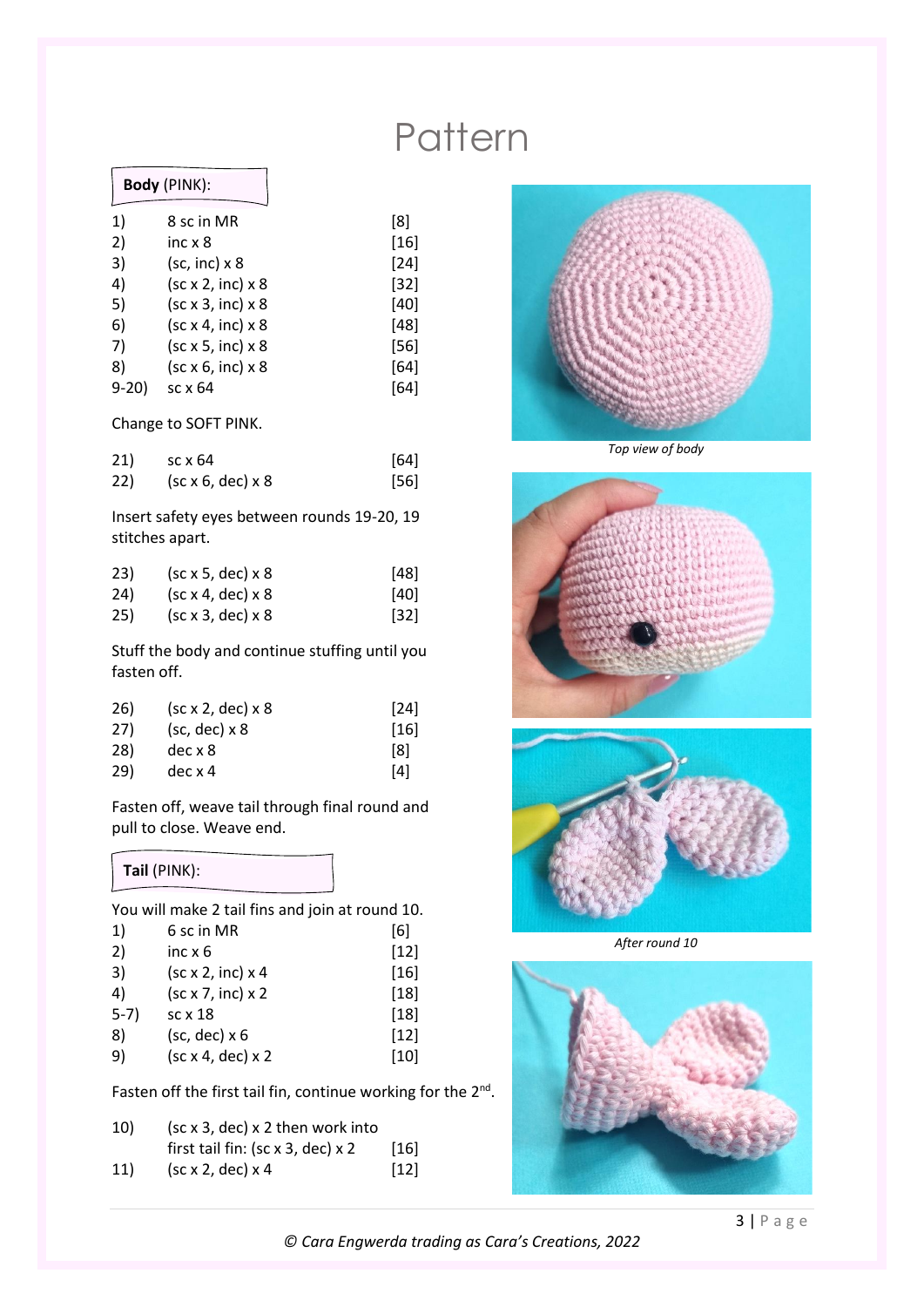| 12) | $sc \times 12$         | $[12]$ |
|-----|------------------------|--------|
| 13) | $(sc, inc) \times 6$   | $[18]$ |
| 14) | inc x 4, sc x 14       | $[22]$ |
| 15) | (sc, inc) x 4, sc x 14 | $[26]$ |
| 16) | inc, sc x 25           | $[27]$ |
| 17) | sc, inc, sc x 25       | $[28]$ |
| 18) | sc x 28                | $[28]$ |

Fasten off and leave a tail for sewing.

### **Cheeks** (CORAL, make 2):

1) 6 sc in MR [6]

Sl st to initial sc, fasten off and leave a tail for sewing.

|        | Fins (PINK, make 2):                        |        |
|--------|---------------------------------------------|--------|
| 1)     | 6 sc in MR                                  | [6]    |
| 2)     | $(sc, inc) \times 3$                        | [9]    |
| 3)     | $(\text{sc} \times 2, \text{inc}) \times 3$ | $[12]$ |
| $4-6)$ | $sc \times 12$                              | $[12]$ |
| 7)     | $(sc, dec) \times 4$                        | ſΧ     |

Do not stuff, flatten and sc across top. Leave a tail for sewing.

## **Assembly:**

- 1) TAIL sew to the back of the body over rounds 12-20, stuff when you are ¾ around.
- 2) FINS sew to either side of the body over rounds 19-20, approx. 5 stitches behind each safety eye (at the closest point).
- 3) CHEEKS sew to be body between the fins and the safety eyes over rounds 19-20.





*© Cara Engwerda trading as Cara's Creations, 2022*

4 | P a g e